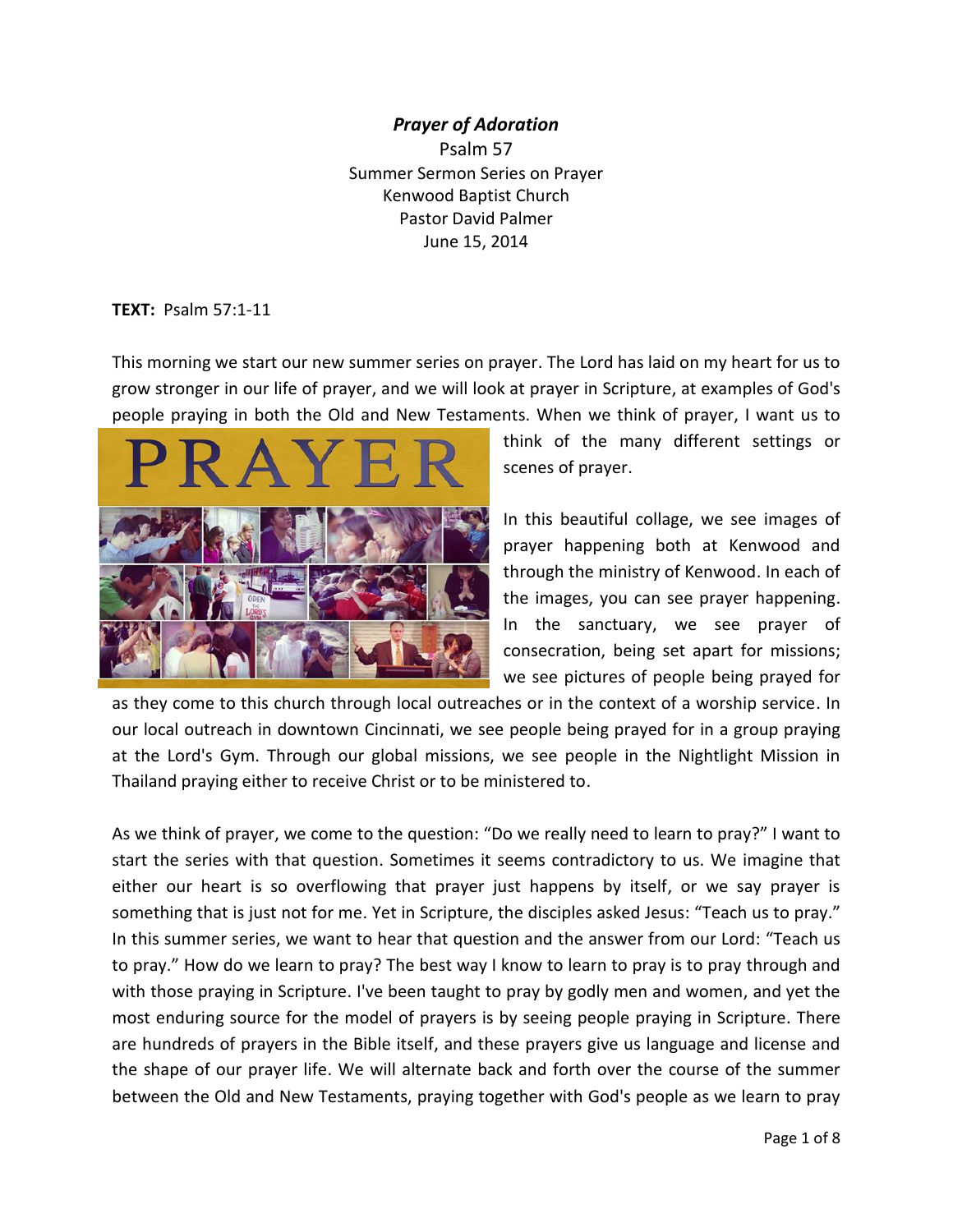#### different kinds of prayers.

This morning, we begin with a prayer of adoration. In my opinion, this is the first and the greatest of all prayers. It is the prayer that God would be exalted, that He would be great in the world and great in our own lives. It is consonant with our Lord Jesus' instruction that the first thing for us to pray for is that God's name would be hallowed, holy, exalted in the earth. This prayer of adoration is our soul's center of gravity. It should be our most consistent prayer that God would be exalted. Our text this morning is Psalm 57. The prayer in this Psalm is brought forward twice by David under circumstances of great distress. Psalm 57:5 will be our memory verse for the summer:

#### *"Be exalted, O God, above the heavens; let Your glory be over all the earth."*

I want this verse to be your most frequent prayer this summer as we journey through this Psalm both as a prayer of David and as an instructive example for us in the context of the prayer of adoration. This prayer of adoration is uttered in the depths of distress, and it is uttered again on the other side of God's great activity on David's behalf. The context of Psalm 57 begins with instructions to the worship pastor, for the director of music, to the Hebrew tune *al-tashchet*, which means *do not destroy.* It's a Psalm of David, a *miktam*, although scholars are not entirely sure exactly what this means, perhaps a type of song. The occasion is when David is fleeing for his life, being pursued by King Saul. It is a prayer that comes forth from a time of great affliction and testing and trial. The narrative background can be read in 1 Samuel 22 through 24. David is being pursued; Saul is chasing him; he is fleeing for his life; he is together with several hundred men; and he is hiding in caves. The king of the land is pursuing, and this is certain death.

We enter now into the language of this Psalm. There are three movements in Psalm 57. The first movement of the Psalm is a soul's seeking mercy from God, taking refuge in God. From the first movement of Psalm 57, we learn that God is our refuge, that He is our hiding place. Psalm 57:1 begins with a plea:

#### *"Have mercy on me, O God, have mercy on me, for in You my soul takes refuge."*

David repeats this plea for God to be merciful to him. If God is not merciful and kind to us, we will perish in our distress. We get a sense of the urgency of David's plight in that this plea is rendered twice: "Have mercy on me, O God; have mercy on me. I am hiding literally in You. My soul takes refuge in You. The world is swirling around me." Notice that David runs straight to God. This is the first lesson: tuning the strings of your heart for the great prayer for God to be exalted. When you are in distress, ask for God's mercy and help and move toward God, not away from Him. Some of you are tempted when distress and affliction comes to step back from God. This is the worst thing you can do. David models for us that we rush toward God in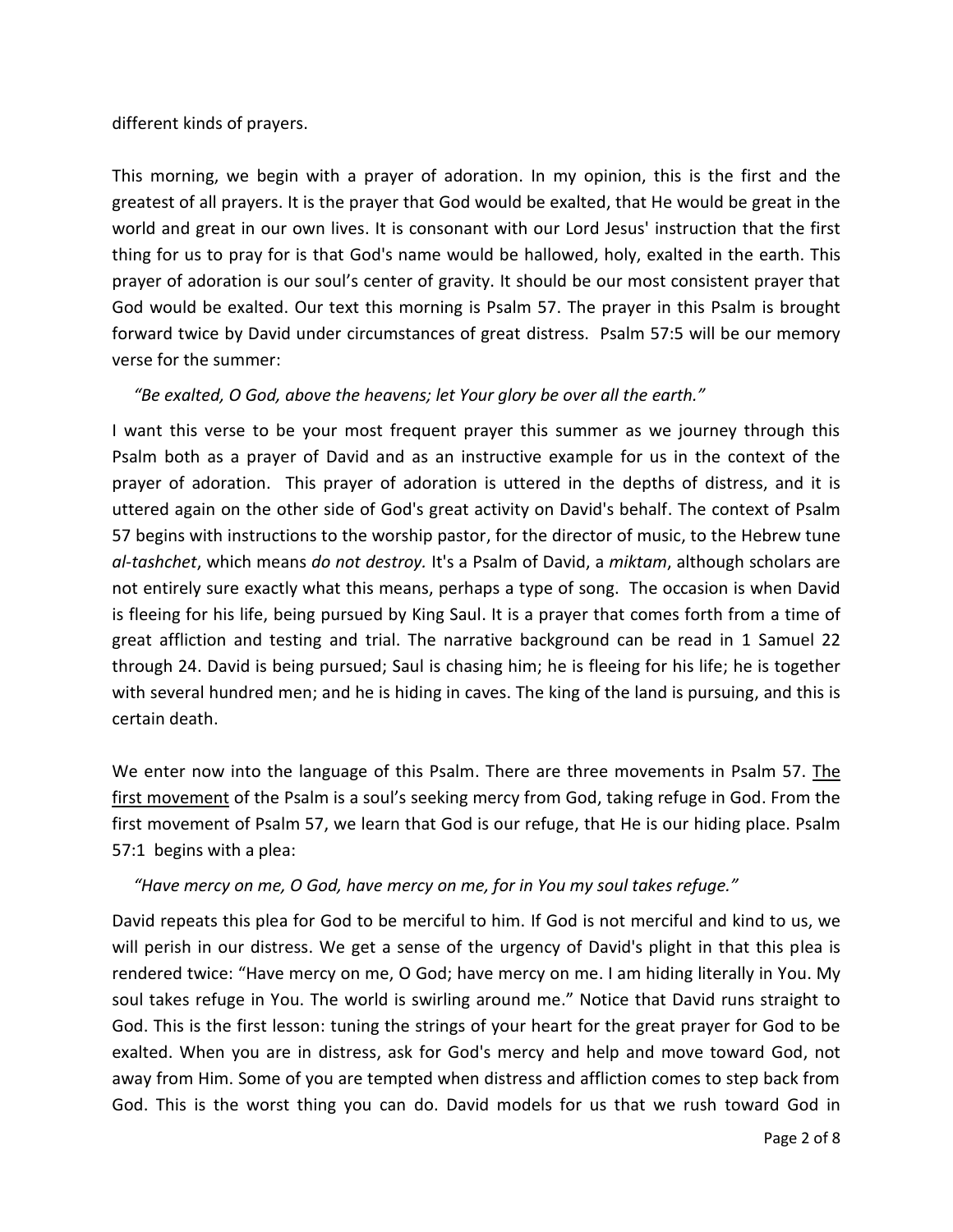affliction and trial. In the second half of Psalm 57:1, David says:

"I will take refuge in the shadow of Your wings until the disaster has passed."

The image of the shadow of God's wings is an image of God's divine presence, the protective canopy of God hovering over us.

The Bible begins with an image of God's hovering presence, the Spirit of God hovering over the waters. When Ezekiel sees God's holy presence in chapter 1, God's presence comes down in a beautiful, elaborate, mobile, divine throne. God journeys through the heavens, rushes to the aid of His people. Ezekiel says that at the bottom of the throne there were wheels that turned in every direction and heavenly creatures with wings as God's overshadowing presence. Isn't it fantastic that the presence of God would be a protective shield or canopy over you, that nothing could break through the divine defenses! David says in this Psalm: "I am hiding, O God, under the protective shelter of Your wings." God will not abandon us, but will protect and defend us. David says: "Underneath the protective shadow of Your wings, I am crying out to You, God most High." "To God," the NIV says, "who fulfills His purpose for me." Literally it says in the Hebrew: "I'm crying out to the God who acts on my behalf." I love that for myself, and I believe that for you. I know that is true because of prayers that I have prayed for many of you to the God most High, the One with all the real power in the universe, the One who in covenant acts on our behalf. He doesn't just have the power, He has the power and He delights to use the power for your good, for your protection, for your strengthening. Therefore, it is right to seek refuge in God, to hide under His protective canopy. He is the one who acts on our behalf. In Psalm 57:3, David says that God is the One who:

## *". . . sends from heaven and saves me, rebuking those who hotly pursue me. Selah"*

As you live this life, the first movement of Psalm 57 teaches us in our distress to look straight to God, nowhere else, for all of His power is ready to be engaged on our behalf. David says: "He will send forth from heaven and save me, and He will rebuke those hotly pursuing me." God will stop those pursuing David. David is fleeing; the king is on his trail with the king's armed men, and David says: "God will stop them. He will act on my behalf." Then there's this little word *Selah*. Scholars really don't know what it means, though there are lots of theories. It could be a musical note. Some scholars think it means to repeat this section. It is a type of marker indicating a break in the stanza or verse of the song, and so we pause when we see that word. In movement one, David is in distress; he pleads to God for mercy and help, for all of the resources of heaven to be engaged on his behalf; and he looks straight to the God who can save. Where are you looking this morning? Are you looking to God first and foremost for help? This is what we learn to pray from the first movement of Psalm 57.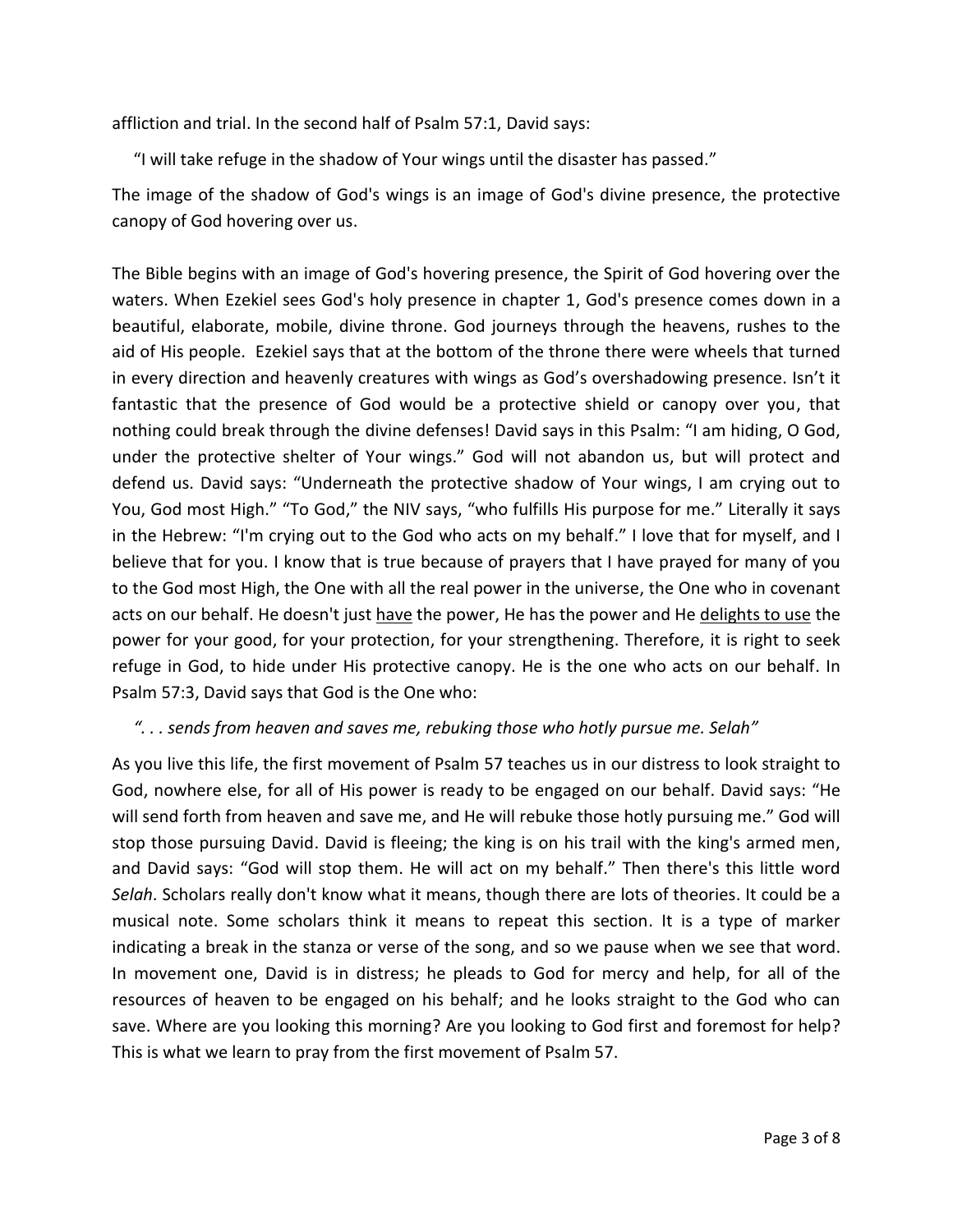The second movement of Psalm 57 is the prayer that in our distress God would be exalted and His glory fill the earth. David says in Psalm 57:3b-4:

 *"God will send His love and His faithfulness. I am in the midst of lions; I lie among ravenous beasts—men whose teeth are spears and arrows, whose tongues are sharp swords."*

There were lots of lions in the ancient Near East and in ancient Israel. Lions were eliminated from this area during the Roman period when lions were used extensively for gladiatorial contests. That is why there aren't a lot of lions there now, but in ancient Near East, there were lots of lions, and David says: "I'm lying down in the midst of lions." It could be literal lions, but it could be metaphorical lions. Metaphorical lions are people, and it is possible that David is referring to the surrounding band of people pursuing his life. Notice that he is at a very low point. He is hiding in a cave with 400 men, and he's praying that his life would be spared. He says: "I'm lying down here, at night, in a cave, and I am surrounded by enemies." I've never heard a lion yell in the wild, but I've been told that it's scary, especially if you're in a tent! David is in a cave, and he is surrounded by enemies. He is low, and he needs help. He says: "They have sharp teeth and sharp swords," and in the midst of this low point is our first hearing of this great prayer.

Then this great prayer erupts from a dark cave: "Be exalted, O God, above the heavens, and let Your glory be over all the earth!" How do you pray that in a dark cave, fleeing for your life? You pray that when you believe that the answer to your plight is in God's arising and manifesting His power and glory in the world. David lifts his soul, as it were, up high and says: "Oh God, be exalted above the heavens. I'm in this dark cave fleeing for my life, and would You make a name for Yourself?" What happens to us when we pray this prayer: "Be exalted, O God"? What happens to us is that we receive strength from the pursuit of God's glory. The narratives of 1 Samuel tell us often that David strengthened himself in the Lord. How do you strengthen yourself in God? You strengthen yourself in God by seeking God's glory in every situation. David is low, and he prays a lofty, high prayer to God. I believe that Psalm 57, in this second movement, teaches us an extremely important lesson of prayer. That lesson is that we become strong and stable when we pursue God's glory above all things, seek God's glory in all the earth as a priority above and beyond our own immediate answers to prayer for our specific needs. This was the spiritual secret of many who have gone before us.

George Mueller is one of my heroes of faith, and he was a man of deep prayer. George Mueller was used by God to start a number of orphanages in England, and at one point he was responsible for feeding 10,000 children every day. That is a big responsibility. George Mueller wrote about his life of prayer, and he said that the key for him is to keep our souls happy in the Lord. Mueller says: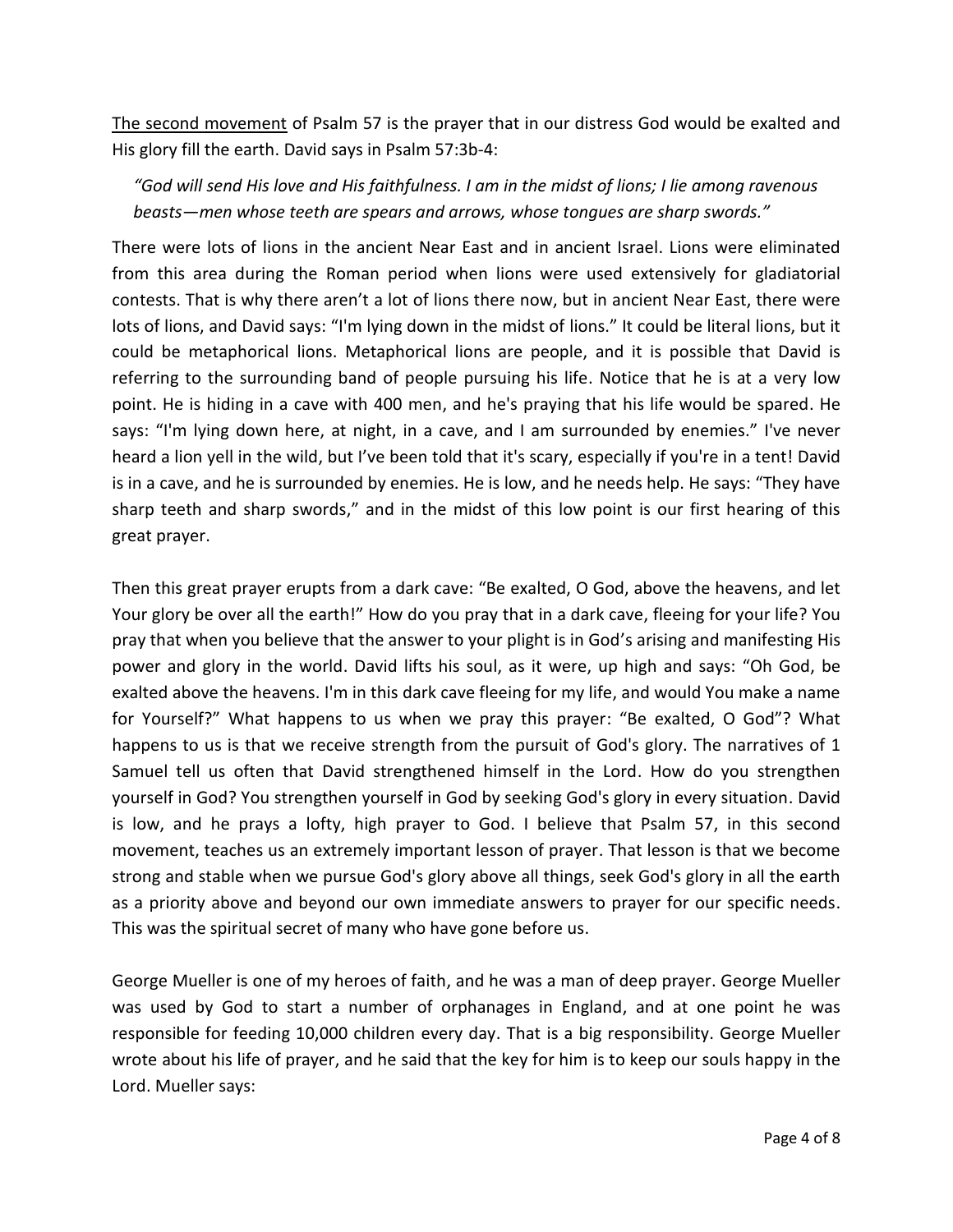"Other things may press upon you. The Lord's work may have an urgent claim on your attention, but it is of supreme and paramount importance to seek above all things for your soul to be happy in God Himself, day by day seek to make this the most important business of your life. This is been my firm and settled condition for the last 35 years. For the first four years after my conversion I knew not its vast importance, but now, after much experience, I commend this point to all my brothers and sisters in Christ: the secret of true effectual service is joy in God and having experimental acquaintance and fellowship with God Himself."

The first prayer of Mueller's devotional life was the glory of God, to take delight in God and God's manifestation of His power in the world. Notice that what happens to us is that we become stronger when we seek God's great fame.

David experiences an answer to his prayer in Psalm 57:6. It's a great reversal. The God of Scripture often exalts the humble and humbles the exalted. In this verse, David tells of the answer to this prayer being realized. He says:

# *"They spread a net for my feet—I was bowed down in distress. They dug a pit in my path but they have fallen into it themselves. Selah"*

The God of Scripture delights to act in this way. He confounds our enemies; He overturns those who seek our ill; and He acts on our behalf. Notice that it is deep within a dark cave when David says: "Be exalted, O God, above the heavens; let Your glory be over all the earth." God responds, and those pursuing David's life fall into the pit that they dug for him. Then we see that word again, *Selah*. That's a verse worth repeating; sing that course again.

We move on to the third movement of Psalm 57. The Psalmist then bursts forth into praise and adoration. Look at the language of worship in Psalm 57:7. David says:

## *"My heart is steadfast, O God, my heart is steadfast; I will sing and make music."*

David said his heart is steadfast or fixed, established. It's the opposite now of being in distress or being anxious; it is the opposite situation of panic. "My soul is at rest. My heart, Lord, is now steadfast; it is established; it is like the foundations of the earth, rock solid. God has answered my prayer. So, what will I do?" David says: "I will sing, and I will make music." David bursts into praise and adoration. In Psalm 57:8, he stirs himself and summons himself to praise with all the resources at his disposal. He says:

## *"Awake, my soul! Awake, harp and lyre! I will awaken the dawn."*

God has answered, and David rouses himself to praise. He bursts forth into praise now as an evangelist in Psalm 57:9: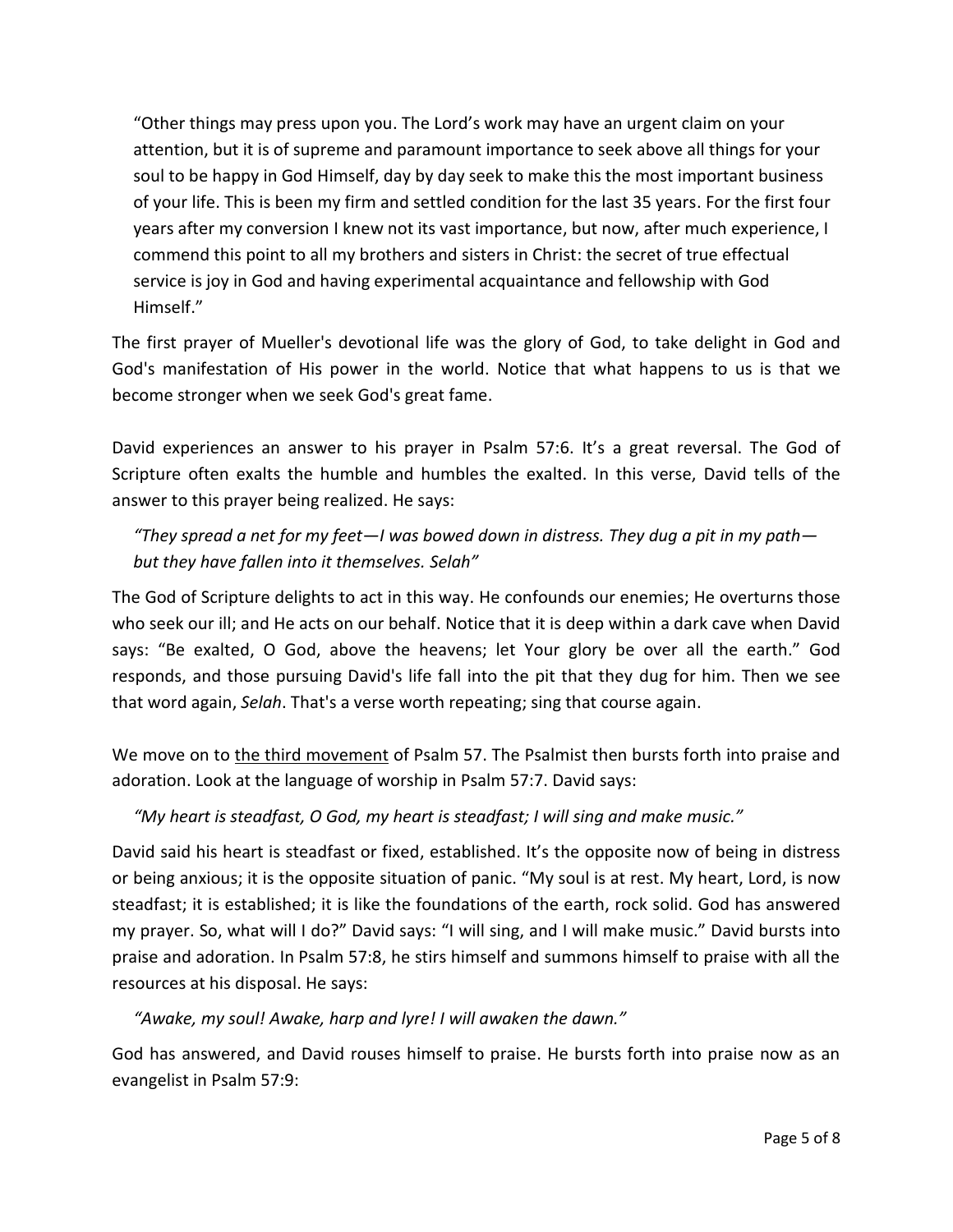*"I will praise You, O Lord, among the nations; I will sing of You among the peoples."*

This is the passage that Paul quotes in Romans 15:8. David extols the Lord in Psalm 57:10:

*"For great is Your love, reaching to the heavens; Your faithfulness reaches to the skies."*

David comes back to the central prayer again in Psalm 57:11:

*"Be exalted, O God, above the heavens; let Your glory be over all the earth."*

This is a lot easier to pray in verse eleven than it is in verse five. When David praises in verse five, he's in the dark cave surrounded by enemies, unsure if he will see the dawn. When he praises in verse eleven, God has rescued him, and now he's saying: "Give me the microphone. I want to tell everyone what God has done in my life." But the lesson is that the prayer is valid in the cave and in the noonday sun. This prayer, "Be exalted, God, above the heavens; let Your glory, Lord, fill the earth," is the first and greatest prayer of a believing heart, when you are in distress, and when you are fresh on the other side of God's great victory on your behalf. Don't just pray this prayer in the verse eleven moments in your life, but also in the verse five moments.

By way of conclusion, I want to introduce you to someone who has made a big impact on my own spiritual life, though I've never met him personally. A. W. Tozer was an American pastor

from Ohio, pastored in Chicago, and later in Canada. Tozer wrote over 40 books, and these books focus on our life of devotion. I really encourage you to read his most famous book, *The Pursuit of God.* It is written in very accessible language. God gave Tozer a great gift of speaking deep truths in very plain language. He is a gifted communicator and someone who is headed straight for God above all things. Those are the best friends to have, people who will carry you along with



them, heading straight for God. In one of the chapters of *The Pursuit of God* is a sustained reflection on this verse: *"Be exalted, O God, above the heavens; let Your glory be over all the earth."* Tozer says:

 "In determining relationships we must begin somewhere. There must be somewhere a fixed center against which everything else is measured, where the law of relativity does not enter.

 " As the sailor locates his position on the sea by 'shooting' the sun, so we may get our moral bearings by looking at God. We must begin with God.

"We can get a right start only by accepting God as He is and learning to love Him for what He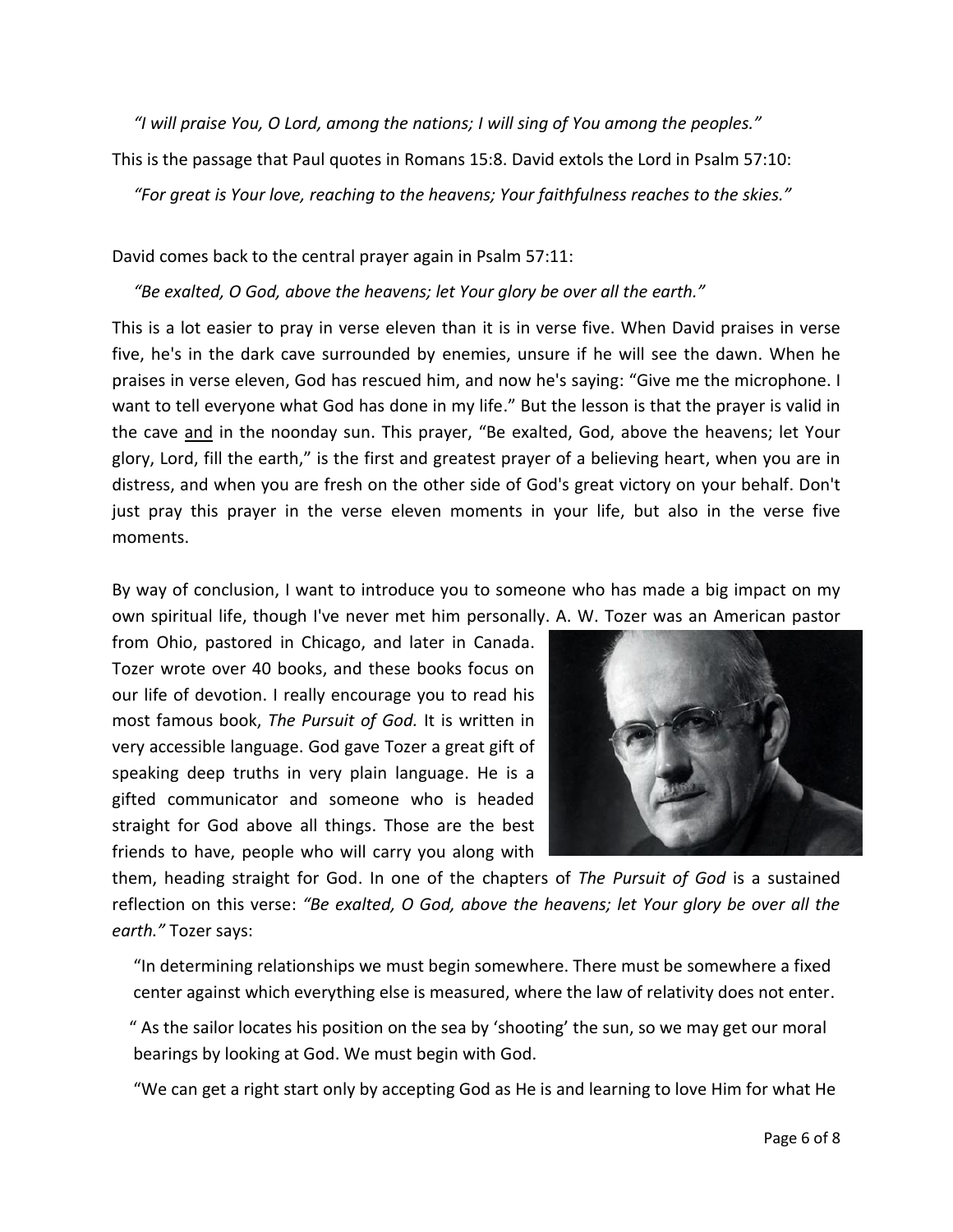is. As we go on to know Him better, we shall find it a source of unspeakable joy that God is just what He is. Some of the most rapturous moments we know will be those we spend in reverent admiration of the Godhead.

 "So let us begin with God. Back of all, above all, before all is God; first in sequential order, above in rank and station, exalted in dignity and honor.

 "The pursuit of God will embrace the labor of bringing our total personality into conformity to His. I speak of a voluntary exalting of God to His proper station over us and a willing surrender of our whole being to the place of worshipful submission.

 "The moment we make up our minds that we are going on with this determination to exalt God over all we step out of the world's parade. We shall find ourselves out of adjustment to the ways of the world, and increasingly so as we make progress in the holy way. We shall acquire a new viewpoint; a new and different psychology will be formed within us; a new power will begin to surprise us by its upsurgings and its outgoings."

This will happen to you, I promise you. If you pray regularly for God to be exalted, you will find a new resource of power for godly living rising up within you, and it won't stay inside of you. It will rise up within you and then it will move out of you. You will find yourself in new situations and places praying: "God, be exalted; let Your glory fill all the earth." Tozer goes on to say:

 "'Be thou exalted, O God' is the language of victorious spiritual experience. It is a little key to unlock the door to great treasures of grace. It is central in the life of God in the soul. Let the seeking man reach a place where life and lips join to say continually 'Be thou exalted O God; let Your glory fill the earth.'"

God must have the center of our lives, and the prayer that He would be exalted must be our first and greatest prayer. Before we come to God with our petitions, we come to God first through "Hallowed be Thy name." As we pray "God be exalted," we are changed, new power rises within us and moves through us. As we begin anew to rededicate ourselves to a life of prayer, make this your first and greatest and most continual prayer: "Be exalted, O God, above the heavens; let Your glory be over all the earth."

Let us pray. O Lord God, be exalted this morning over our possessions. Let nothing of earth's treasure seem so dear to us except that You are glorified in our life. Be exalted, O God, over our friendships, and let us determine that You shall be above all. Be exalted, O God, above our comfort, though it mean the loss of bodily comfort or carrying of a heavy cross, let us keep our vow before You today. Be exalted, O God, above our reputation. Make it our holy ambition to please You, even if as a result we sink into obscurity and our names are as in a dream. Arise, O Lord, into Your proper place of honor. Be exalted, O God, in my life, in my family, and in my work; in my money, above my ambitions, above my likes, and dislikes; above my health, and